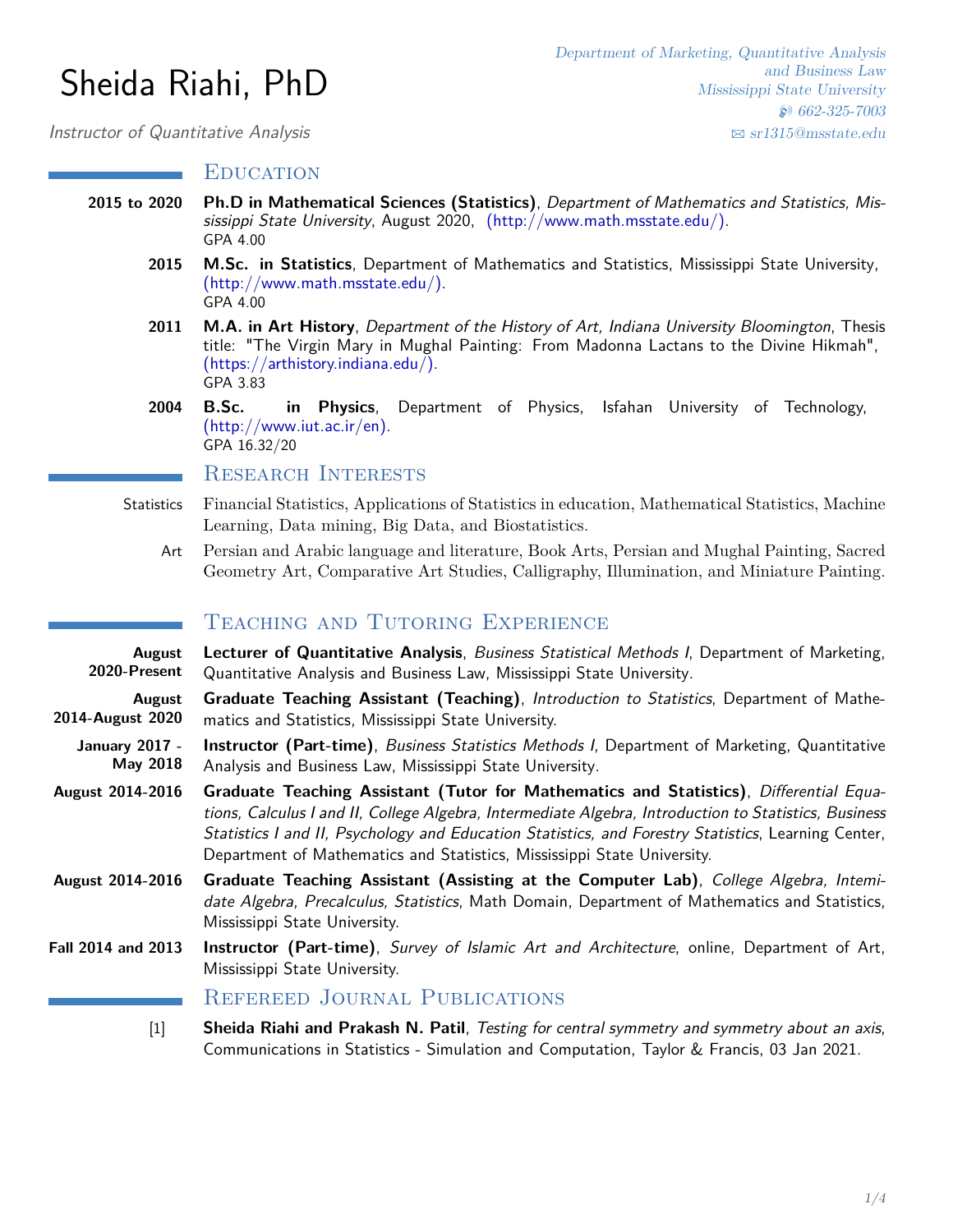[2] **Sheida Riahi**, Appendix 3.2 to Heather Coffey's article entitled "Between Amulet and Devotion: Islamic Miniature Books in the Lilly Library", The Islamic Manuscript Tradition: Ten Centuries of Book Arts in Indiana University Collections, ed. Christiane Gruber, (Bloomington: Indiana University Press, 2010) 78-115.

# IN PREPARATION

- [1] **Sheida Riahi and Prakash N. Patil**, Measuring Bivariate Asymmetry and Testing Bivariate Symmetry based on a Necessary Condition, In process of submission (2021).
- [2] **Sheida Riahi and Prakash N. Patil**, Measuring Bivariate Asymmetry based on a Necessary and Sufficient Condition, In process of submission (2021).

# Other Work Experience

**Graduate Teaching Assistant**, Design and Analysis of Experiments (Graduate Course), Department of Mathematics and Statistics, Mississippi State University. August 2016 to December 2016

**Graduate Teaching Assistant**, Statistical Methods (Graduate Course), Department of Mathematics and Statistics, Mississippi State University. January 2017-May 2017

**Graduate Research Associate**, National Strategic Planning and Analysis Research Center (NSPARC), Spring 2015, August 2015-May 2016.

**Intern**, National Strategic Planning and Analysis Research Center (NSPARC), Summer 2015.

**Transcription of the Persian Text**, For Prof. Christiane Gruber's book entitled The Ilkhanid Book of Ascension: A Persian-Sunni Devotional Tale. London: I. B. Tauris, (University of Michigan, History of Art Department), 2010.

**Private Calligraphy Lessons**, teaching students how to write the Arabic script in thuluth script, practicing the letters in both free-standing format and letter combinations, Bloomington, IN, 2005-2010.

# **COURSES**

#### Courses Taught

Undergraduate **Business Statistical Methods I**, Face to face and Online, Small and large Sections, Department of Marketing, Quantitative Analysis and Business Law, Mississippi State University.

Undergraduate **Introduction to Statistics**, Face to face, Small and large Sections, Department of Mathematics and Statistics, Mississippi State University.

Undergraduate **Islamic Art and Architecture**, Online, Department of Art, Mississippi State University.

### Courses Assisted

- Graduate **Statistical Methods**, Department of Mathematics and Statistics, Mississippi State University.
- Graduate **Design and Analysis of Experiments**, Department of Mathematics and Statistics, Mississippi State University.

#### Courses Tutored

- Highschool **Higher Level Mathematics (International Bachloarte, Canada)**, online.
- Undergraduate **Differential Equations, Calculus I and II, College Algebra, Intermediate Algebra, Introduction to Statistics, Business Statistics I and II, Psychology and Education Statistics, Forestry Statistics, and Elementary and Advanced Level Persian**, Mississippi State University.
	- Graduate **Psychology Statistics, Wood Sciences Statistics**, Mississippi State University.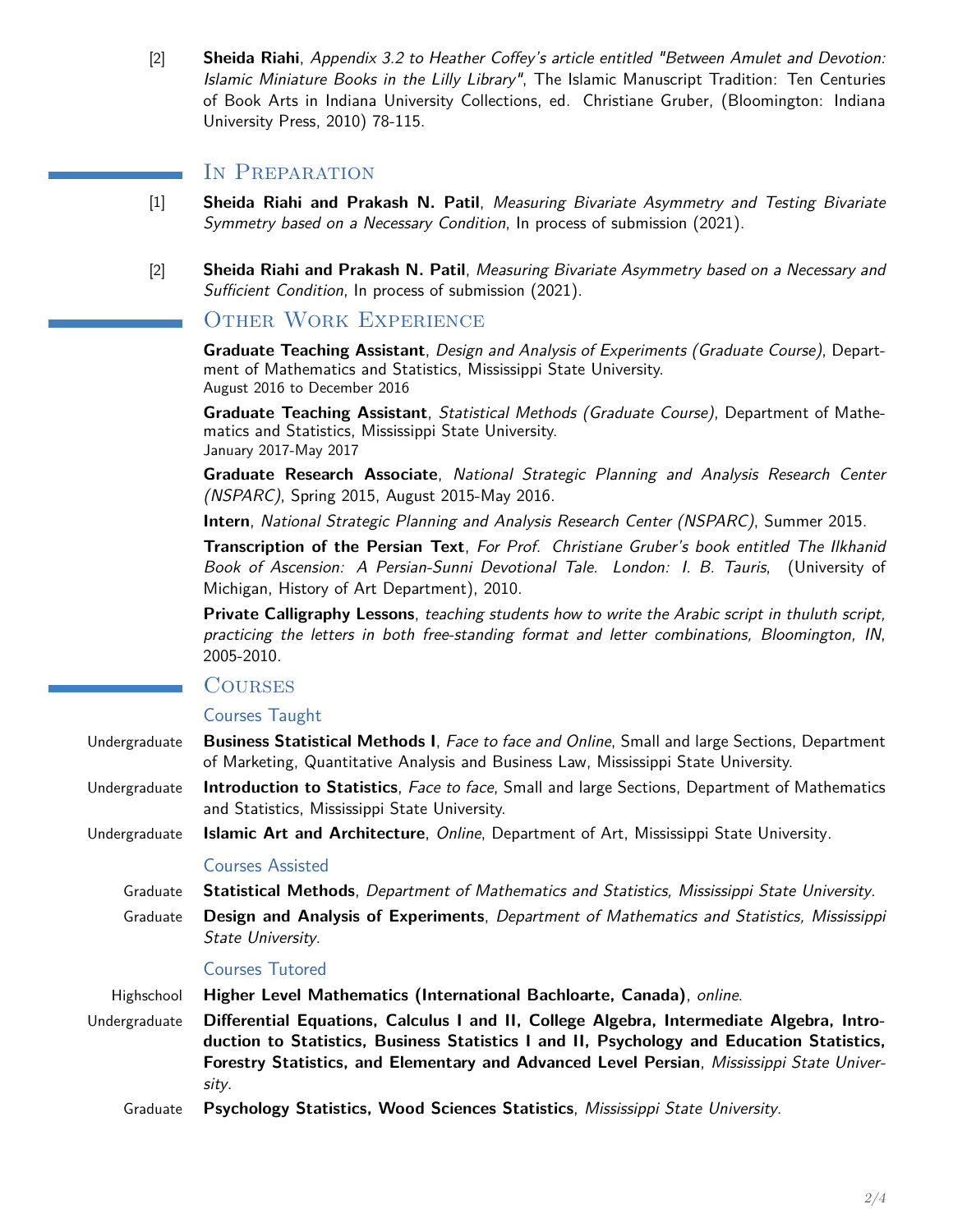#### **AWARDS**

- April 2018 Overall Winner in Physical, Mathematical, and Computational Science and Engineering, Graduate Research Symposium, Mississippi State University .
- January 2018 American Mathematical Society (AMS) Grad Student Travel Grant for the Joint Mathematics Meetings
- September 2017 Institute for Mathematics and its Applications (IMA) Travel Grant for Workshop on Innovative Statistics and Machine Learning for Precision Medicine
	- March 2017 Doctoral Oral Presentation, Second Place, Graduate Research Symposium, Mississippi State University
	- Spring 2012 Spirit Award Cotton District Arts Festival
	- Summer 2006 Special Institute Fee Credit for the Language Summer Program at Indiana University (SWSEEL), Azerbaijani Language, \$6000.

## SCHOLARLY PRESENTATIONS

**Sheida Riahi**, Testing Central Symmetry in Bivariate Settings, Mississippi State University, Department of Mathematics and Statistics, November 15, 2018.

**Sheida Riahi**, Numerical Approach to Testing Central Symmetry in Bivariate Settings, Joint Mathematics Meetings, January 13, 2018.

**Sheida Riahi**, Numerical Approach to Testing Central Symmetry in Bivariate Settings, Joint Mathematics Meetings, January 13, 2018.

**Sheida Riahi**, Calligraphy: Music of the Eye, Norooz Festival, Mississippi State University, March 22, 2017.

**Sheida Riahi**, Measuring and Testing Central Symmetry in Bivariate Settings, Joint Mathematics Meetings, January 6, 2017.

**Sheida Riahi**, Testing Central Symmetry in Bivariate Settings, Selected presentation, Miniconference by Alabama Chapter of American Statistical Association, November 11, 2016.

**Sheida Riahi**, Islamic Art of Calligraphy, The Columbus-Lowndes Public Library, Bridging Cultures Bookshelf: Muslim Journeys Program funded by National Endowment for the Humanities and the American Library Association, Columbus, MS, November 13, 2013.

**Sheida Riahi**, Golden Ratio: Ornamentations of Chehelsotoun, a Safavid Dynasty Palace in Isfahan, Iran, Presented at MAA Session on Mathematics and the Arts: Practice, Pedagogy, and Discovery, Joint Mathematics Meetings, San Diego, CA, January 9, 2013.

**Sheida Riahi**, Persian Architecture, Past and Present: Harmony with Nature, Iranian New Year and Silk Road Festival, Mississippi State University, March 25, 2011.

**Sheida Riahi**, Islamic Art of Calligraphy, Voices and Visions, The Expressions of Islam: Islam is. . . , The John Waldron Arts Center, Bloomington, IN, February 21, 2009.

# ONLINE PODCASTS

**Sheida Riahi**, Arabic and Persian Calligraphy, posted at Voices and Visions Website: Muslim Voices, [\(http://muslimvoices.org/sheida-riahi-arabic-persian-calligraphy/\)]( (http://muslimvoices.org/sheida-riahi-arabic-persian-calligraphy/)) November 17, 2008.

#### Honors/Fellowships

# 2013-Present Graduate Student Teaching Fellowship, Mississippi State University.

## Workshops and Trainings Attended

**Teaching Statistics using R and RStudio**, MAA Minicourse at Joint Mathematics Meetings, San Diego, January 2018.

**Workshop on Innovative Statistics and Machine Learning for Precision Medicine**, Institute for Mathematics and its Applications (IMA), Minneapolis, MN, 14 - 16, 2017.